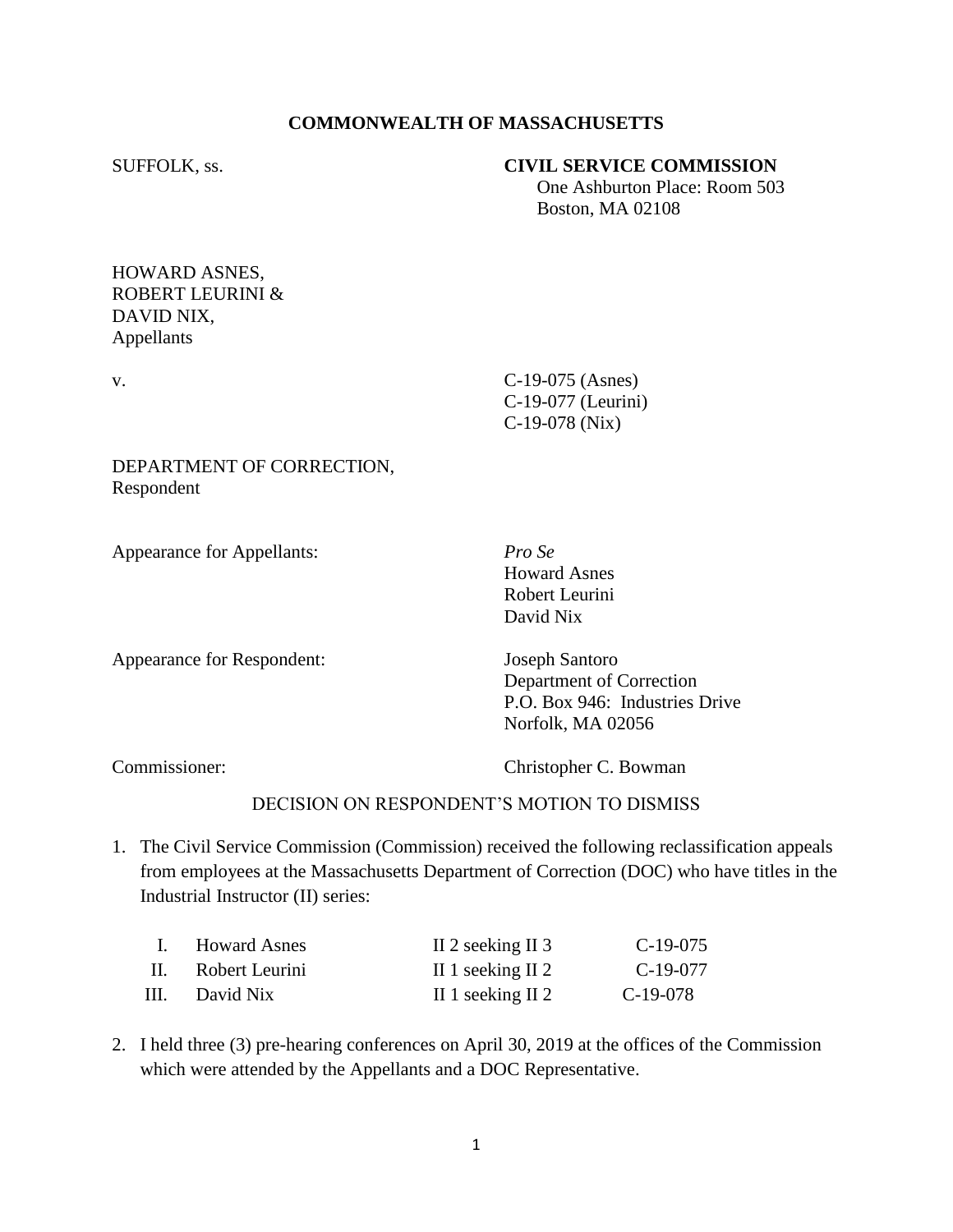- 3. All three (3) of the Appellants work at the Water Treatment Plant at MCI Norfolk. Mr. Asnes is the primary operator of the plant and reports to an Environmental Analyst V; Mr. Luerini and Mr. Nix report to Mr. Asnes; they both sample and test water; order supplies; maintain records, etc.
- 4. None of the three (3) Appellants provide instructions to inmates regarding water treatment issues.
- 5. Mr. Luerini and Mr. Nix both previously worked at the Sewage Treatment Plant at MCI Norfolk where they held titles in a maintenance series and were part of a different union.
- 6. Approximately nineteen (19) years ago, employees in the Water Treatment Plant in then-Bargaining Unit 4 were reclassified from maintenance series titles to Industrial Instructor titles. This reclassification was done via an MOU between the state's Human Resources Division (HRD) and MCOFU.
- 7. According to Mr. Asnes, one (1) of the primary reasons behind this 2001 MOU was that Water Treatment employees had contact with inmates (i.e. – when they collect water samples in the institution, etc.).
- 8. One result of this 2001 reclassification was that these Water Treatment employees were moved from Group 1 to Group 4. Group 4 employees may retire at 50% of their salary after 20 years of service.
- 9. According to the 1987 Classification Specifications, still in effect today, Industrial Instructors: "instruct trainees in the use of hand tools and the operation of industrial shop machinery or equipment; determine methods of instruction to be used and assign tasks to trainees; inspect equipment and materials and perform preventative maintenance; monitor the activities of the assigned area; motivate trainees; and perform related work as required. The basic purpose of this work is to instruct trainees in an industrial arts subject to provide for the development of manual skills and familiarity with tools and machinery."
- 10. I listened carefully to all three Appellants regarding their job duties and responsibilities in the Water Plant. To me, their duties, while mission critical, are not even remotely related to what is described above as the basic purpose of the work of industrial instructors. See Asselin v. Department of Correction, 18 MCSR 387 (2005) ("Although all maintenance personnel in Bargaining Unit 4 were reclassified into Industrial Instructor positions in July of 2001, the Classification Specification for the Industrial Instructor Series has not been reviewed to reflect the level distinguishing duties performed by maintenance personnel.") The same holds true today, fourteen years after the **Asselin** decision.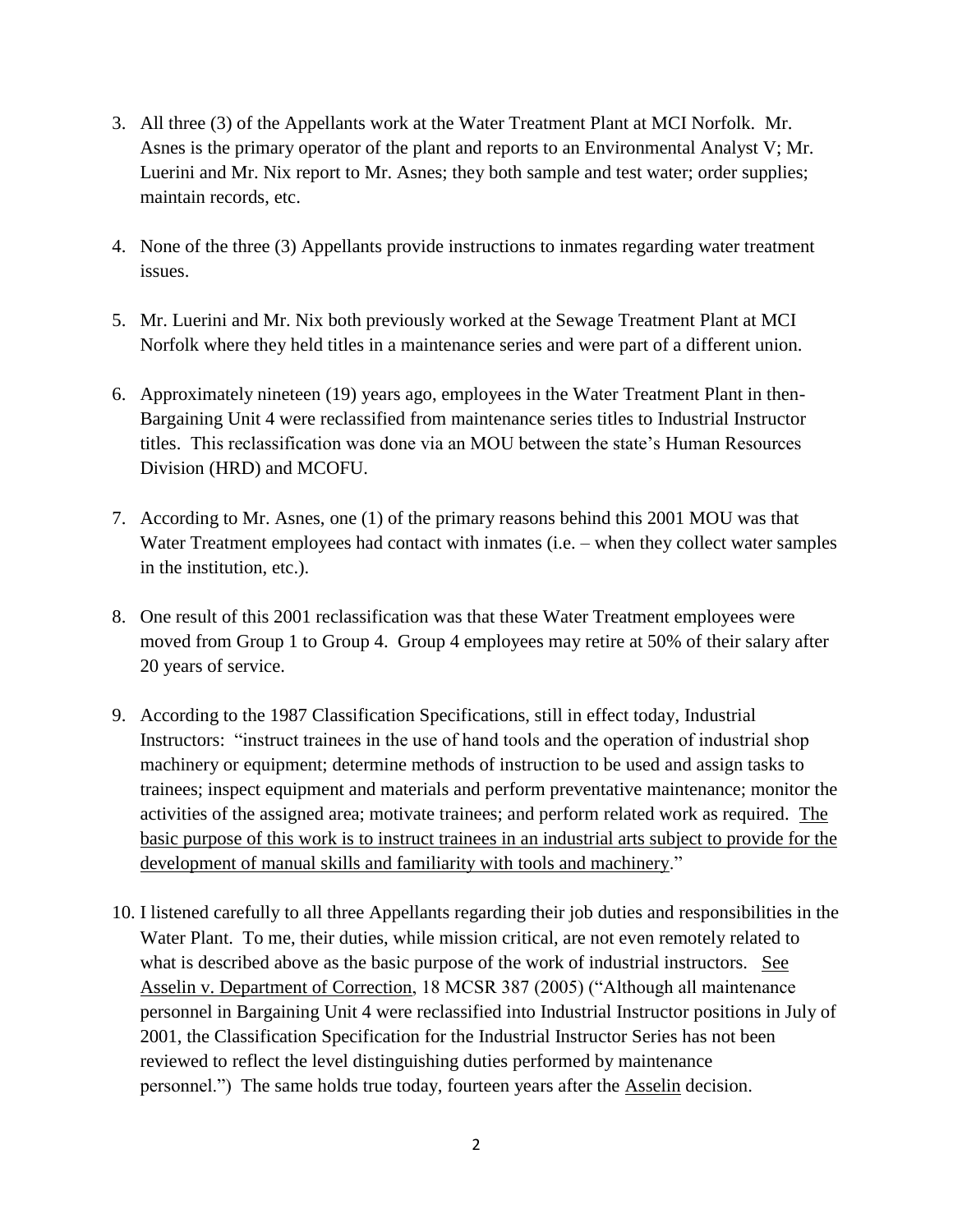- 11. Given that the Industrial Instructor series has never been updated to reflect the duties of maintenance personnel, or, more specifically, the duties performed by the Appellants, an analysis of whether the Appellants perform the level-distinguishing duties of the Industrial Instructor series is not possible. The only global level-distinguishing duties that can be assessed are supervisory duties, as was the case in Asselin. Here, Mr. Asnes is not a secondlevel supervisor and Mr. Leurini and Mr. Nix are not first-level supervisors.
- 12. Put simply, there appeared to be no basis upon which a reclassification in the Industrial Instructor Series could be granted. Rather, the issue here appeared to be more related to the reallocation of a class or group of classes to a higher group or job groups, whose positions are included in a collective bargaining unit represented by MCOFU. G.L. c. 30, s. 49 does not apply to such matters.
- 13. For all of the above reasons, I provided DOC with thirty days to file a Motion to Dismiss and the Appellants had thirty days thereafter to file a reply. I instructed DOC, as part of therir motion, to provide information regarding what steps will be taken to update the 1987 Specifications in light of the 2001 MOU.
- 14. On June 3, 2019, DOC submitted a Motion to Dismiss. As part of their Motion to Dismiss, DOC stated in part: "Upon a careful review of the Classification Specification Guide, it reveals that the Drinking Water Facilities Operator series (Drinking Water Facilities Operator II) may be the more suitable classification, given the current level of distinguishing duties of the workers presently assigned to the Water Treatment Plant. The Drinking Water Facilities Operator II classification does contain a special requirement. That special requirement is the possession of a current and valid Massachusetts Grade II Drinking Water License. The Industrial Instructor classification has no special requirements."
- 15. DOC also stated in the motion that: "The Department has initiated discussions with HRD regarding modification of the Industrial Instructor Classification Specification."
- 16. The Appellants did not file a reply to DOC's Motion to Dismiss.

### Analysis / Conclusion

 The Appellants do not provide instruction to inmates, a core part of the duties required of Industrial Instructors. Further, they do not meet the supervisory requirements of the titles to which they are seeking reclassification.